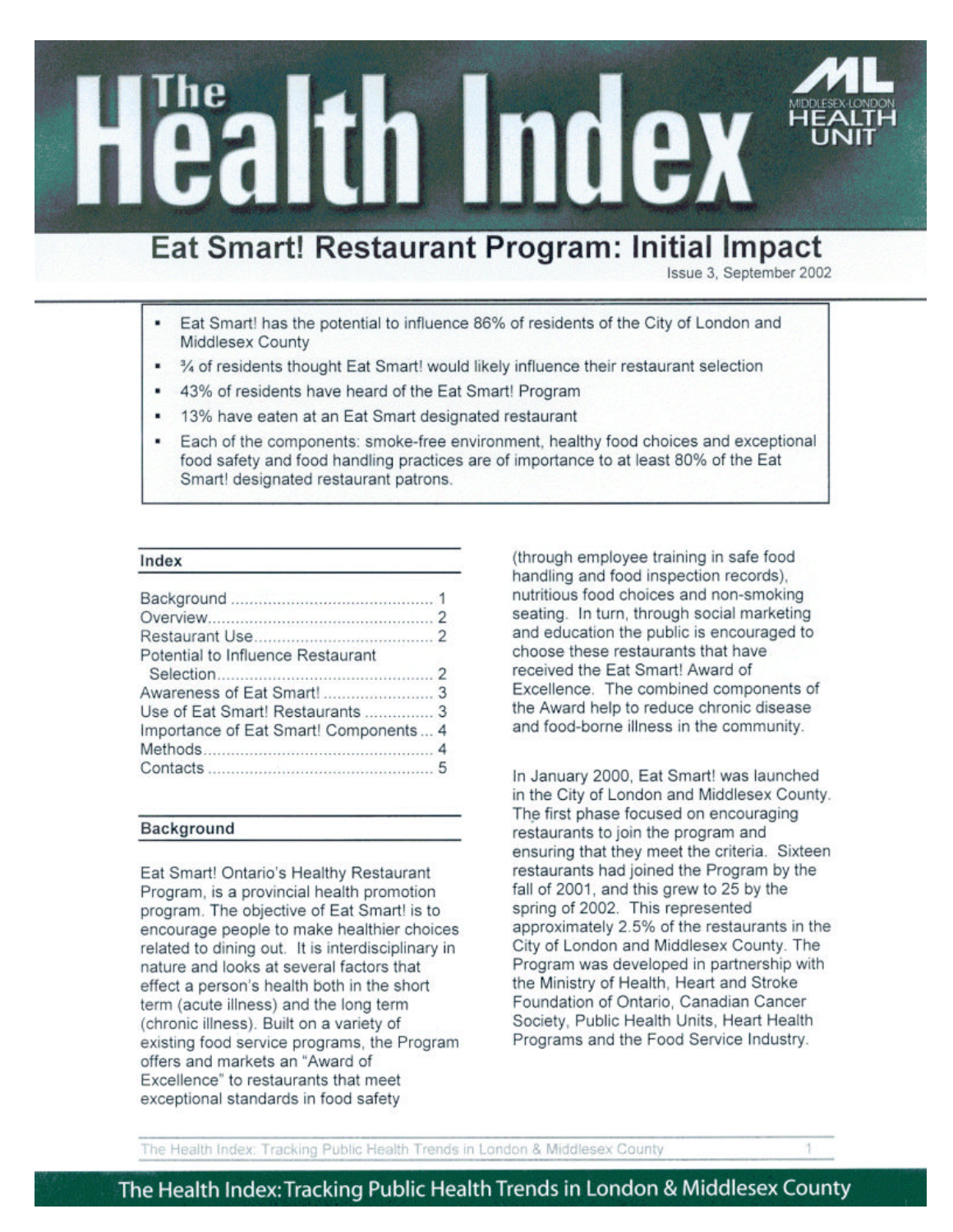# **Overview of Results**

The Eat Smart! Program is designed to create restaurant environments that support people in making healthier choices when dining out. It has the potential to influence the 86.2% (C.I.  $\pm$  2.4) of residents in the City of London and Middlesex County that dine out. Three-quarters of all residents felt that an Eat Smart Award! would likely influence their decision about where to eat. Overall, 42.9% (C.I. ±3.4) of residents reported that they had heard or read something about Eat Smart!. However, only 13.2%  $(C.I. \pm 2.5)$  of respondents were aware that they had eaten or ordered takeout food from an Eat Smart! designated restaurant in the year prior to the survey. Although it appears that the percentage of residents using an Eat Smart! restaurant is low, this may in fact be higher than expected given only 2.5% of restaurants currently participate in Eat Smart!. Each of the three major components of Eat Smart! namely: smoke-free environment, healthy food choices and exceptional standards of food safety and food handling practices were identified as important features of the Program by at least 80% of the Eat Smart! restaurant patrons. Further monitoring of Eat Smart! is necessary to determine if awareness and use increases over time.

# **Restaurant Use**

The Eat Smart! Program has the potential to influence healthy eating choices for a great deal of people. Most residents (86%, C.I.  $\pm$ 2.4) of London and Middlesex County reported eating at a restaurant or ordering take-out food from a restaurant in the last year. This proportion was significantly higher in the younger age group, those aged 18-29 years old (94.3%, C.I. ±3.1) and lower in the older age group, those aged 50 and older  $(74.7\% , C.I. \pm 5.3)$ .

# **Potential to Influence Restaurant Selection**

Nearly ¾ of all residents felt that an Eat Smart! Award would likely influence their decision about where to eat (Figure 1).



 A third of all residents (33%, C.I. ±3.3) reported that an award would influence their decision "a lot" and an additional 40.3% (±3.5) indicated that they would likely be influenced "a little". The overall potential of the Eat Smart! award to influence restaurant selection remained similar for all age groups. However, those over 50 years of age were more likely to indicate that it would influence them "a lot". (Figure 2)

## **Awareness of Eat Smart!**

Overall,  $43.1\%$  (C.I.  $\pm 3.4$ ) of residents reported that they had heard or read something about Eat Smart!, Ontario's Healthy Restaurant Program. More females  $(53.7\% \text{ C} \cdot \text{L} \pm 4.9)$  than males  $(31.9\% \text{ C} \cdot \text{L} \pm 1.1)$ 4.6) reported hearing about Eat Smart!. A smaller percentage (15.5%, C.I.± 2.0) of residents reported being aware of at least one restaurant in London or Middlesex County that had been given the Eat Smart! Award of Excellence.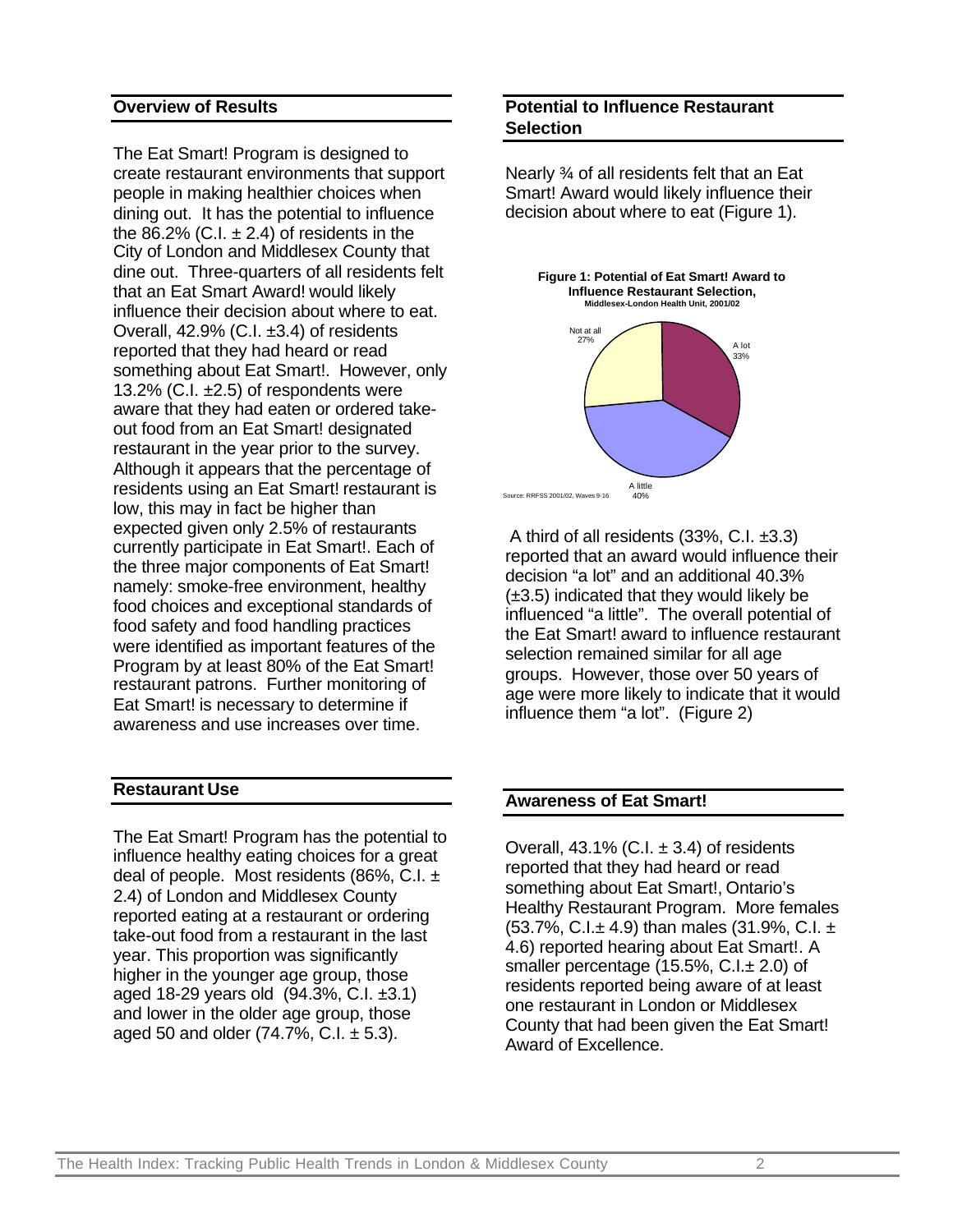When asked how they had first heard about the Eat Smart! Program, television was identified by the greatest percentage of



residents  $(23.8\% , C.I. \pm 4.5)$ . Figure 3 outlines the various mass communication methods that were identified.

The large percentage of residents that indicated they had first heard about Eat Smart in some "Other" way is worth noting. When asked to specify in what way they had first heard about Eat Smart! the most common answer was through the restaurant menu or the Eat Smart! restaurant itself. If this had been an identified category it would likely have been the second largest communication method after television. Also included in the "Other" were a substantial number of people that noted that they had heard about it through a magazine article or through a health professional such as a doctor, nutritionist or physiotherapist.

### **Use of Eat Smart! Restaurant**

**Figure 3 : Method of Hearing about Eat Smart!, Middlesex-London Health Unit, 2001/02**



Over the eight months that information about Eat Smart! was collected on the RRFSS, an average of 13.2% (C.I.  $\pm$  2.5) of respondents were aware that they had eaten or ordered take-out food from an Eat Smart! Designated Restaurant in the year previous to the survey. Figure 4 illustrates the percentage of residents that reported using an Eat Smart! restaurant over time.

Although there appears to be some fluctuation over time, these differences are not significant. Further monitoring is needed to determine if the increase in use in the last three survey waves is an actual increase or an artifact of the survey method.

## **Importance of Components of Eat Smart!**

The thirteen percent of residents that had eaten at a designated restaurant were polled to find out how important the various components of the designation were in choosing to dine at an Eat Smart! Restaurant. Figure 5 indicates the percentage of Eat Smart! Restaurant patrons that felt each component was of importance. All three of the major components: Smoke- Free Environment,



Healthy Food Choices and exceptional food safety and food handling practices were of importance to at least 80% of the Eat Smart! Restaurant patrons. The smoke-free environment as well as the nutritious and healthy food choices components were of importance to the greatest proportion (88.4%, C.I. ±6.4) of restaurant patrons in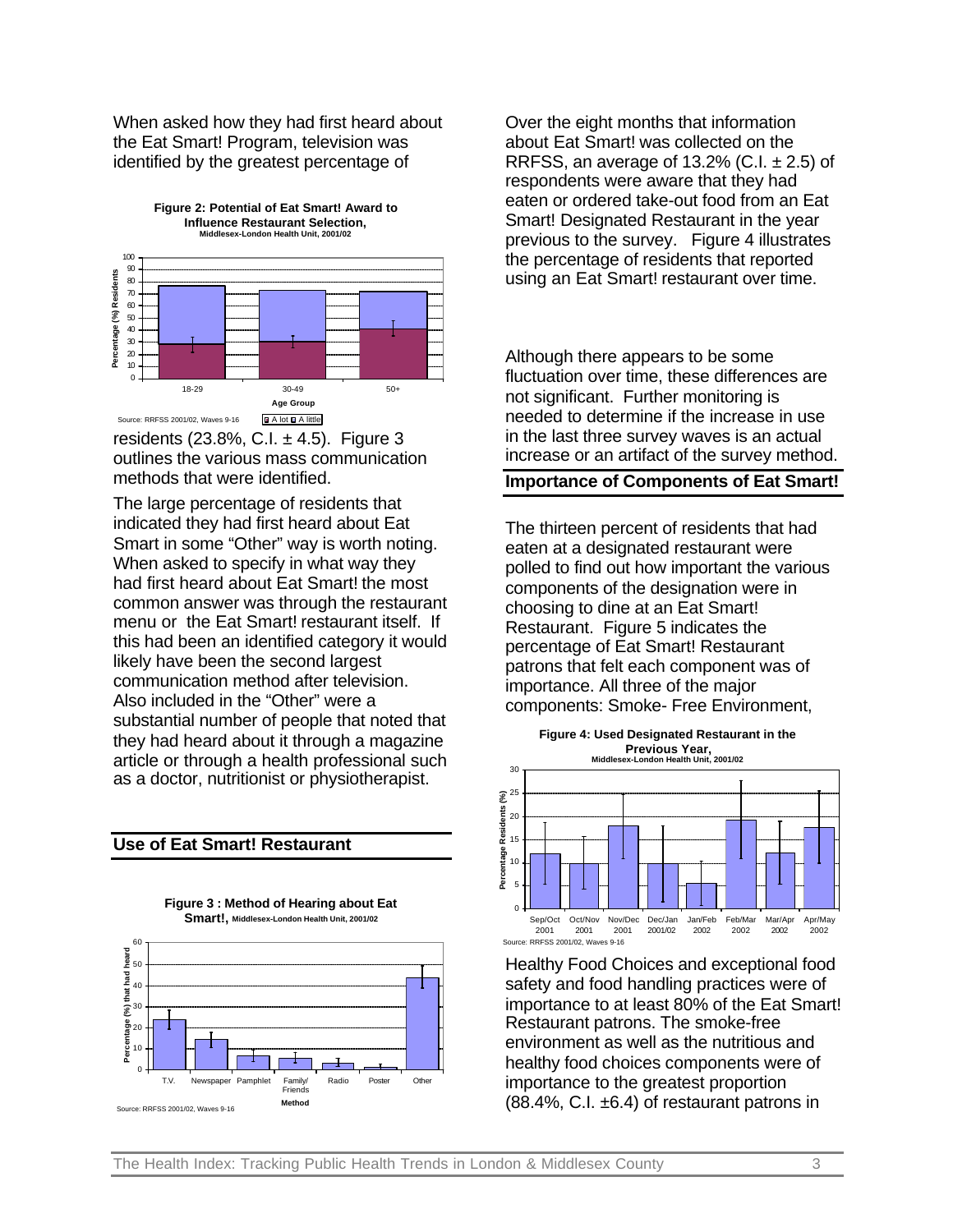their choice to eat at a designated restaurant. In addition to the three major components,  $78.9\%$  (C.I.  $\pm 8.2$ ) of restaurant patrons also indicated that the support by the Heart & Stroke Foundation, Canadian Cancer Society, Ministry of Health, Public Health Unit, Heart Health Program and the Food Service Industry was important to them. The "Other" category included any other component that patrons felt worth mentioning. These qualities were largely related to the food aspects of the restaurant including selection and quality.



## **Methods**

All data are from the Rapid Risk Factor Surveillance System (RRFSS), conducted for the Middlesex-London Health Unit (MLHU) by the Institute for Social Research, York University. Data were collected in a series of eight waves of monthly telephone surveys. Households were selected

randomly from all households with telephones in the City of London and County of Middlesex. Respondents aged 18 and older were systematically selected from within each household for the adult that had the next birthday. Once an individual was identified as the person with the next birthday in the household, every effort was made to complete the interview with the appropriate respondent. On average, 5 calls were made to a single household to complete the interview, however up-to 33 calls were made to reach the selected individual. The sample was weighted to account for each respondent's probability of being selected within households of different sizes.

The sample for this analysis consists of 802 individuals from the City of London and Middlesex County survey between September 9, 2001 and April 5, 2002 (Waves 9-16). Approximately 100 respondents were interviewed for each wave. All respondents asked the Eat Smart! Module were included in the analysis. Those that did not respond were excluded prior to calculating percentages. Differences in percentages were considered statistically significant at p<0.05. All percentages were provided with 95% confidence intervals. Bar charts include error bars illustrating 95% confidence intervals.

### **Contacts**

Authors: Ruth Sanderson, M.Sc.

Contact: Ruth Sanderson, Health Unit Epidemiologist Research, Education, Evaluation and Development (REED) Services Middlesex-London Health Unit, 50 King Street, London, ON, N6A 5L7 ph: (519) 663-5317 ext. 2481 email: ruth.sanderson@mlhu.on.ca

This report is also available at: www.healthunit.com